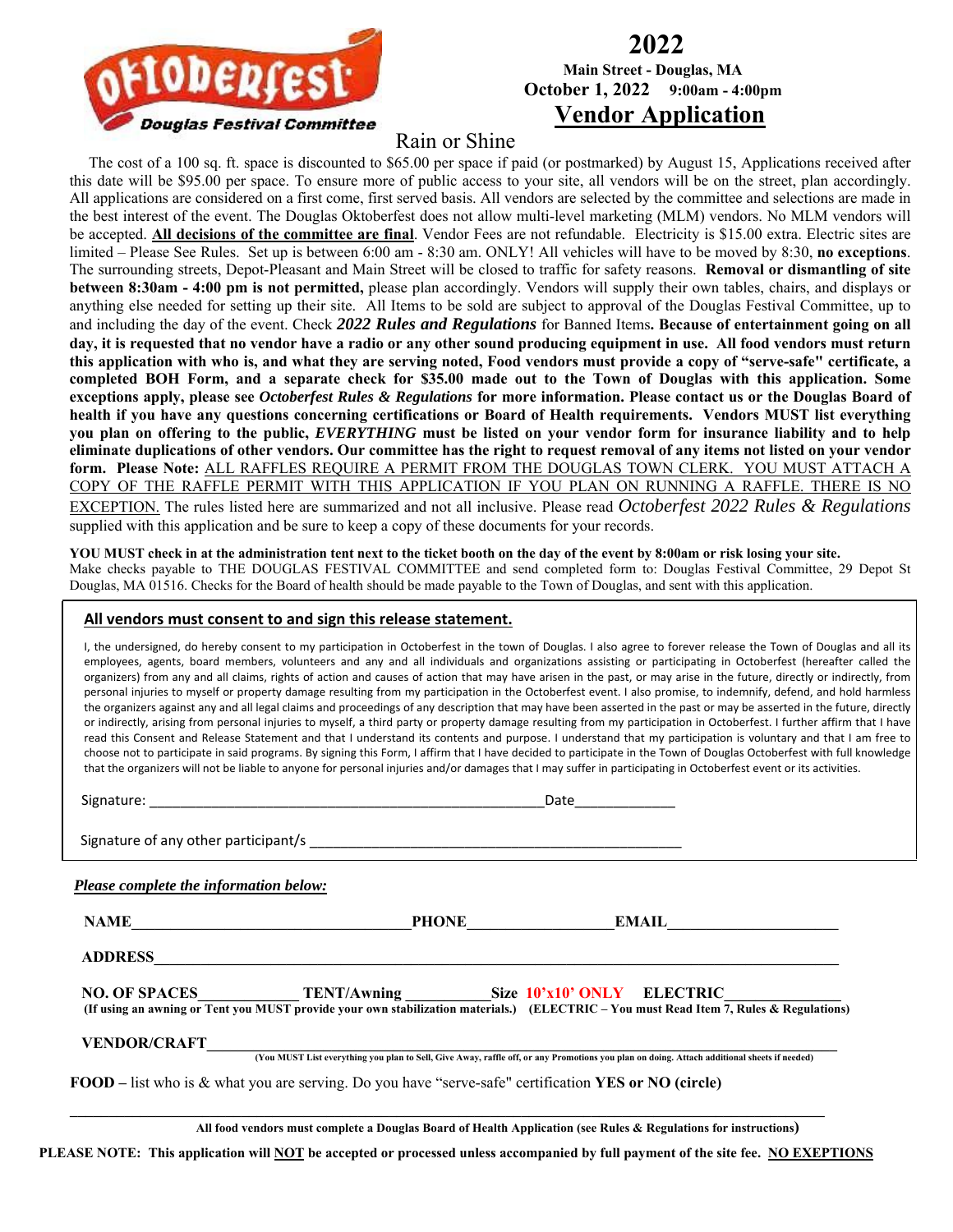# *Douglas Festival Committee*

*29 Depot Street, Douglas, MA 01516*

## **Oktoberfest has Grown – Please Review new Safety Rules Carefully OKTOBERFEST 2022 RULES AND REGULATIONS**

- 1. The cost of space is discounted to \$65 for a 100 sq. ft. space if the application and fee is received by August 15, Applications received after that date will be charged \$95.00. This event is rain or shine, fees are not refundable. Special considerations may be made for refunds or future credit for registered vendors if the event is cancelled by the Committee due Pandemic or other circumstance.
- 2. All vendors will be located on the street. With certain exceptions on Pleasant Street, vendors are not allowed a vehicle or trailer or truck as part of the site setup. Vendors are also not allowed to use the sidewalk as part of their site and they must not obstruct foot traffic to local businesses.
- 3. Main Street will close to thru-traffic at 6:00am. All Vendors needing to enter the festival area to set up their site will be re-directed to the festival entrance at the COOK STREET Barricade. Vendors will need to display their Vendor Placard to the officer on duty to be allowed entrance with a vehicle to set up.
- 4. Vendors will receive a Vendor Packet by email approximately 7-10 days prior to the event which will include additional setup instructions, site location, and a **Vendor Placard** which vendors will need to display to detail officers to gain entry. Site locations are assigned on a first-come, first served basis.
- 5. **ALL Crafters/Vendors must check be checked-in at the Administration Tent by 8:00am.** Vehicles will be allowed to unload beginning 6:00-8:00 am. Those not checked in by 8:00am may forfeit their space without refund. ALL vehicles must be removed from the festival area immediately after dropping off their all-display materials at curbside. Vendors are not allowed to begin site setup until their vehicle is removed. There are to be no unattended vehicles in the festival area. Vendor sites must be set up and all vehicles removed from the area no later than 8:30 am. All surrounding streets, Depot, Pleasant & Main streets are restricted to pedestrians only. No vendor parking will be allowed on these streets. No Vehicles will be permitted back at your site until end of event at 4:00 pm. Vendor parking is available at the Municipal Building lot on Depot Street and at the Elementary School on Gleason Court. There are *NO EXCEPTIONS* to these policies.
- 6. *Early departure or removal of items from vendor sites are prohibited.* The event draws thousands of patrons from all over the Blackstone Valley area. Try to bring enough stock so that you do not sell out early. Packing up your site early is disruptive to other vendors around you and will not be allowed.
- 7. Vendors using awnings and pop-ups will be required to provide enough leg-weights to safely anchor the unit. Only 10'x10' size units are allowed. You will be setup on pavement so no stakes are allowed. Canopies and Pop-ups are required to comply with all applicable safety and fire codes. Most commercially available units meet these criteria. You are required to list these items in the space provided on your vendor form or you will not be allowed to use them.
- 8. Vendors /Crafters will be responsible for bringing their own trash bags and cleaning their area, during and after the event. Please remove all trash and leave your area as you found it. We supply only your site space, please bring your own tables and chairs or anything else needed for your set up. Attention smokers, smoking will not be permitted on the sites, to ensure the comfort and safety of others. Be respectful, do not throw your cigarette butts on the ground.
- 9. **Electricity** is available at a limited number of sites for an additional \$15 per site. **15amp Max. per vendor.** No space heaters or air conditioners are allowed. Electric sites are very limited and will be assigned at the discretion of the committee. **Each vendor MUST Supply their own 100ft extension cord (rated for 15amps), tagged with their name on the Plug End.** Cords not identified with tags will be removed from Power Panels without notice. **Warning!** If you trip a circuit breaker more than twice your cord will permanently removed from the source without notice or refund. Do not overload the circuit!

#### Note: **All electric users will be required to have an ABC rated fire extinguisher available at all times during the event.**

**10.** The Douglas Oktoberfest is a very popular event, vendor space is limited. All vendors are selected on a first come, first served basis. All vendors are considered and are selected in the best interest of the event. The Douglas Oktoberfest does not allow multilevel marketing (MLM) vendors. No MLM vendors will be accepted. All decisions made by the committee are final. We will notify you of your acceptance as a vendor as soon as we can. *No vendor application will be accepted without proper fees paid in full when the application is submitted.* **Telephone or Emailed applications without prior payment are not sufficient to reserve a vendor site. There are no Exceptions.**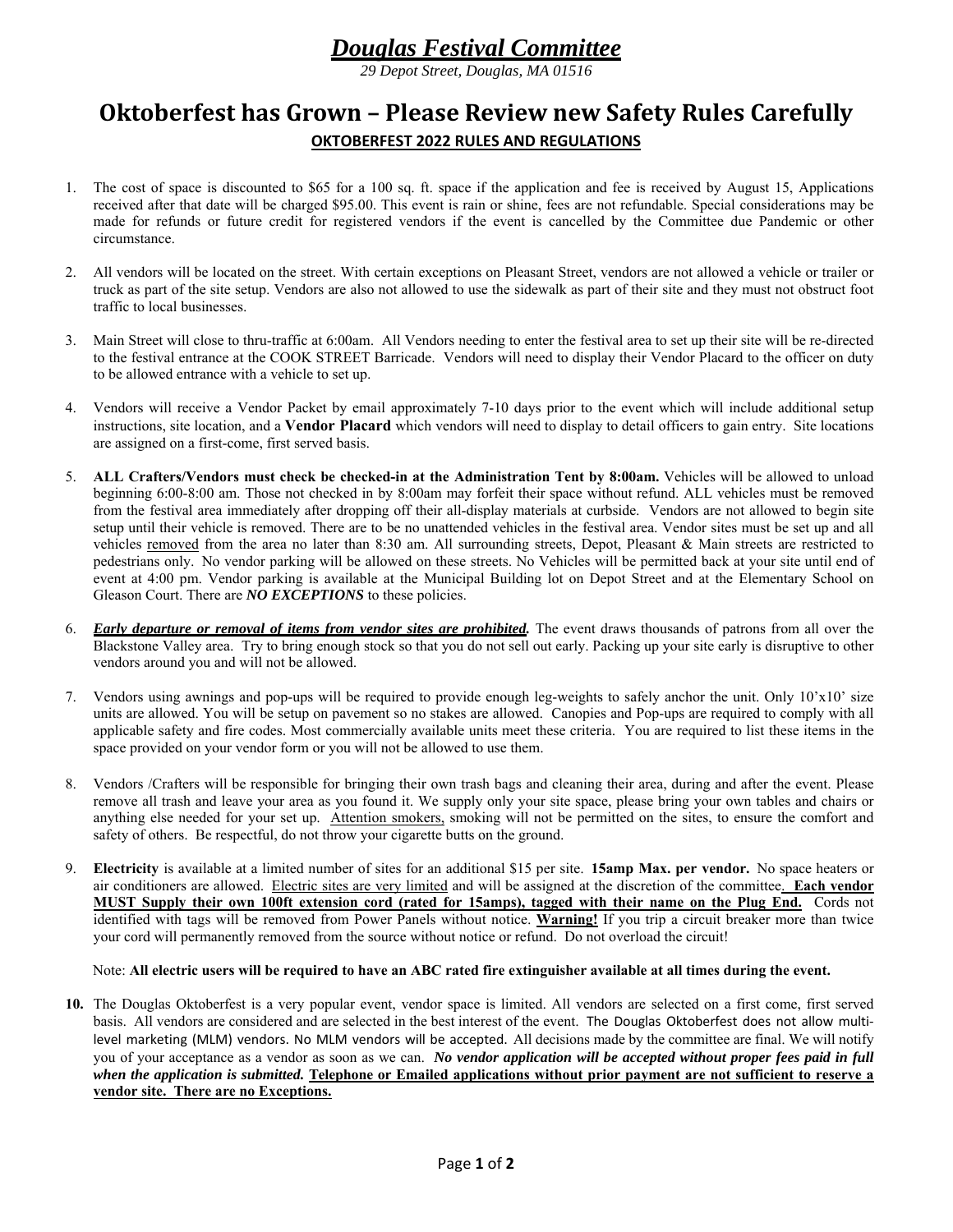# *Douglas Festival Committee*

*29 Depot Street, Douglas, MA 01516*

## **Oktoberfest has Grown – Please Review new Safety Rules Carefully OKTOBERFEST 2022 RULES AND REGULATIONS**

11. Vendors must list everything they are selling, giving away, or offering to the public. EVERYTHING you are offering needs to be noted on their application form for insurance & liability purposes, to eliminate duplications, and in fairness to other vendors. The Committee reserves the right to order the removal of any items not listed in advance on your vendor form. All vendors must display their Massachusetts Sales and Use Tax registration certificate, if applicable. All Raffles require permits that can be obtained from the Douglas Town Clerks Office

#### 12. *The following items are banned by the discretion of committee and will not be permitted so do not bring them*:

- No illegal, banned, or controversial items will be allowed.
- Silly string, bomber snappers, sprays, hair dyes, or paints.
- Cap guns, stink or smoke bombs, fireworks or sparkers
- Knives, Swords, or messy, annoying, or dangerous items.
- No PA, loud sound or music systems at sites are allowed.
- No nudity, pornographic, or offensive items are allowed.
- 13. **Food Vendors: ALL food vendors MUST complete a Douglas Board of Health Permit application**. This **form is available for download on our website, or by contacting us by email at: vendors.DouglasOktoberfest@gmail.com BOH permit fees are as follows: Douglas-Nonprofit groups – Free. ALL OTHERS will be required to include an additional check made out to:** *Town of Douglas* **for \$35.00 and included along with the completed BOH form. These MUST be included with your Oktoberfest Vendor Application and sent to the** *Douglas Festival Committee* **with a copy of your Serve-Safe & Allergen certificates.**
	- **Note: All vendors using heat sources (including propane and electric) are required by the Douglas Fire Dept to have an ABC type Fire Extinguisher available at all times during the festival.**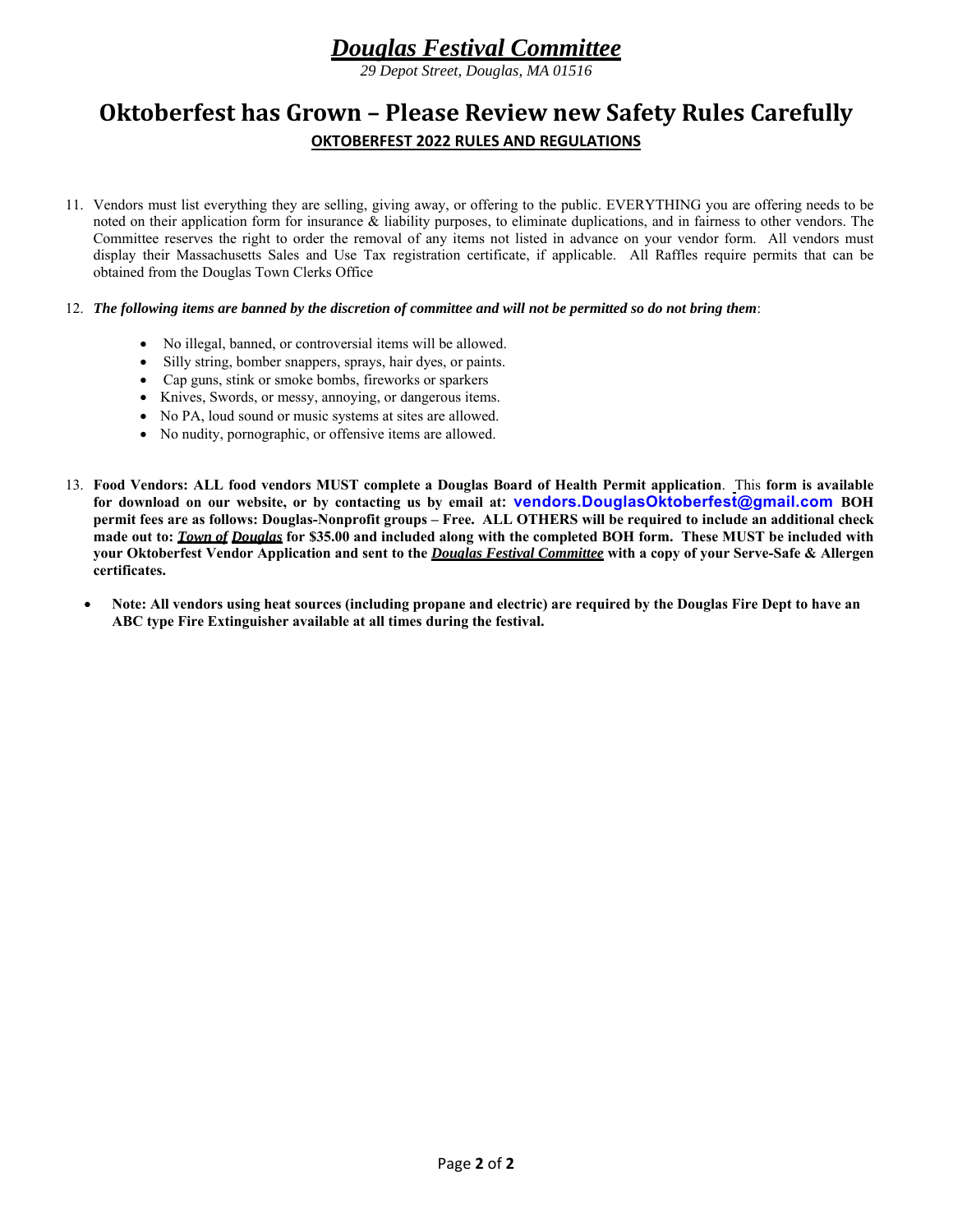

## **TOWN OF DOUGLAS BOARD OF HEALTH 29 DEPOT STREET** DOUGLAS, MA 01516

508-476-4000 Ext. 352 mbacon@douglasma.org

508-476-0023 FAX 508-476-1619 TTY

## **APPLICATION FOR A ONE-DAY FOOD SERVICE PERMIT FOR OCTOBERFEST**

| DATE: New York Street, New York Street, New York Street, New York Street, New York Street, New York Street, New York Street, New York Street, New York Street, New York Street, New York Street, New York Street, New York Str                                | FEE: \$35.00 (Payable to The Town of Douglas) |
|---------------------------------------------------------------------------------------------------------------------------------------------------------------------------------------------------------------------------------------------------------------|-----------------------------------------------|
| BUSINESS NAME:                                                                                                                                                                                                                                                |                                               |
| ADDRESS:                                                                                                                                                                                                                                                      |                                               |
| TELEPHONE NUMBER:                                                                                                                                                                                                                                             |                                               |
| CELL PHONE NUMBER:                                                                                                                                                                                                                                            |                                               |
| APPLICANT'S NAME                                                                                                                                                                                                                                              |                                               |
| DO YOU HAVE A MOBILE UNIT: ___________________                                                                                                                                                                                                                |                                               |
| WHO IN YOUR ORGANIZATION HOLDS THE SERVSAFE CERTIFICATION?                                                                                                                                                                                                    |                                               |
| A COPY OF THIS CERTIFICATION MUST BE SUBMITTED WITH THIS APPLICATION<br>AND THAT PERSON MUST BE ON SITE FOR THE FOOD PREPARATION AND DURING<br>THE TIME THE FOOD IS BEING SERVED. (The Board of Health will determine if this<br>certification is necessary). |                                               |
|                                                                                                                                                                                                                                                               |                                               |
|                                                                                                                                                                                                                                                               |                                               |
| HAS THIS SITE BEEN APPROVED BY THE BOARD OF HEALTH?                                                                                                                                                                                                           |                                               |

The Town of Douglas is an Equal Opportunity Provider and Employer.